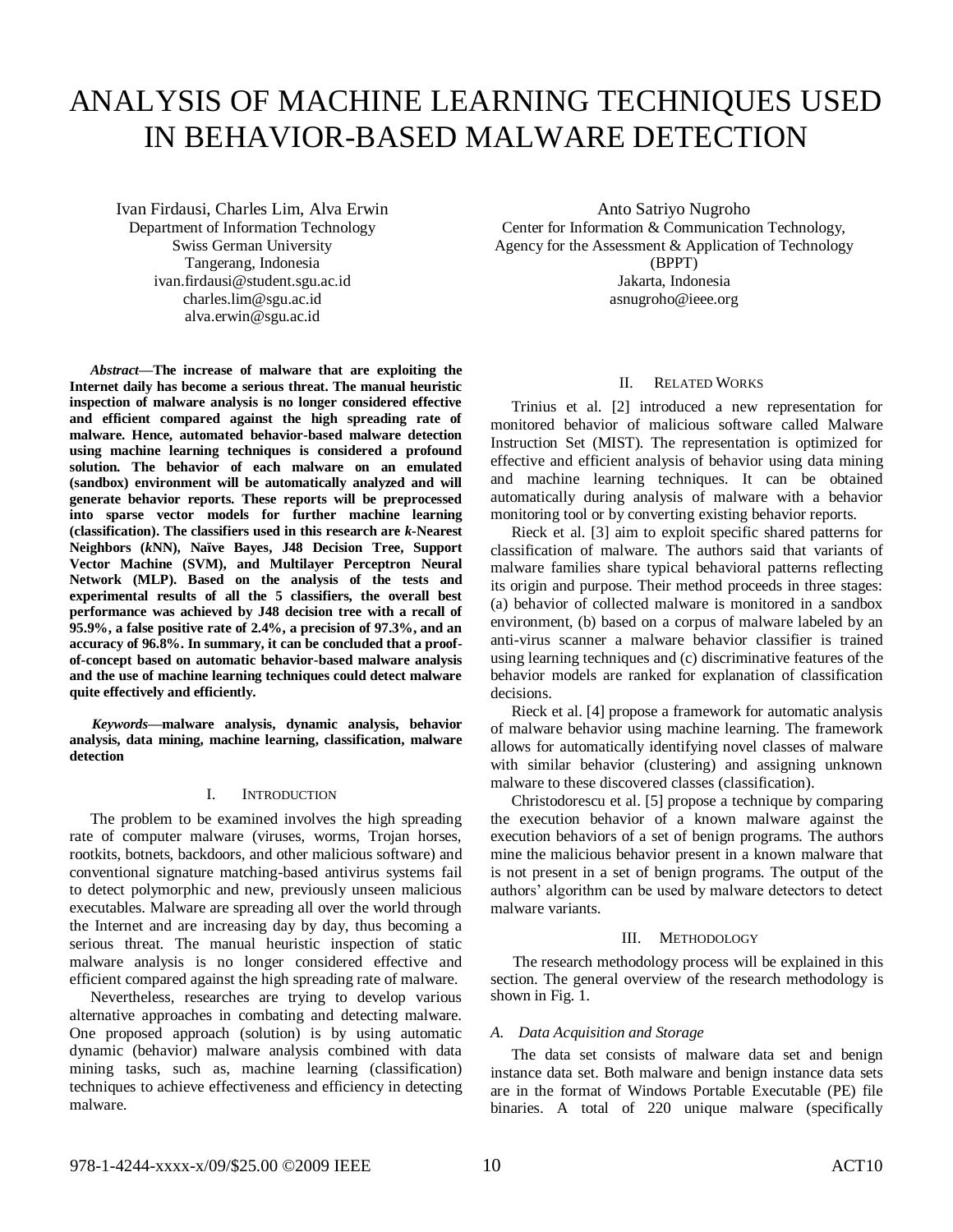Indonesian malware) samples were acquired. The benign instance data set samples were collected from system files located in the "System32" directory of a clean installation of Windows XP Professional 32-bit with Service Pack 2. A total of 250 unique benign software samples were acquired.



Figure 1. General overview of the research methodology.

#### *B. Automatic Behavior Monitoring and Report Generation*

The next step is conducting dynamic analysis (behavior monitoring) of both the malware and benign instance data sets. This process is done by submitting each and every sample to a free-online automatic dynamic analysis service: Anubis [6]. Binary submission and execution of Anubis result in the generation of a report file. In this research, all the generated report files were downloaded in XML format.

# *C. Data Preprocessing*

The next step is conducting data preprocessing. The data preprocessing steps of this research are described as follows:

- 1. All the XML report files were parsed to select the most relevant and important attribute values (feature selection).
- 2. A term dictionary was created, which contains all the attribute values that were previously parsed and selected.
- 3. Each XML report file was compared against the term dictionary by counting the existence (or non-existence) of each term word in the term dictionary based on binary weight and term frequency weight.
- 4. Sparse vector models were created for each XML report file and Attribute-Relation File Format (ARFF) files were created.

# *D. Learning and Classification*

The next step is to conduct learning and classification based on the ARFF files. Machine learning techniques were applied for the learning and classification of the ARFF files.

#### IV. TESTS AND EXPERIMENTAL RESULTS

The tests and experiments were conducted using Weka [1] 3.6.2 for Windows OS version. These tests and experiments were conducted based upon four data sets:

- 1. Binary-weight vector model without feature selection.
- 2. Term frequency-weight vector model without feature selection.
- 3. Binary-weight vector model with feature selection.
- 4. Term frequency-weight vector model with feature selection.

Each data set was applied to 5 different classifier algorithms, which were *k*-Nearest Neighbor, Naïve Bayes, Support Vector Machine (SVM), J48 decision tree, and Multilayer Perceptron (MLP) neural network.

## *A. Performance Metrics*

This research statistically measured the performance of the binary classification (malicious or benign) tests that were conducted. The statistical measures include true positive rate (sensitivity, recall, hit rate), false positive rate (fall-out), positive predictive value (precision), and accuracy.

# *B. Without Feature Selection*

From Tab. I, Fig. 2, Tab. II, and Fig. 3, performance results were best achieved by J48 on both binary-weight and term frequency-weight data sets, although there were slightly different performance between *k*NN, SVM, and J48. In addition, Naïve Bayes achieved the poorest performance on both binary-weight and term frequency-weight data sets.

TABLE I. PERFORMANCE METRICS RESULTS (BINARY, NO FEATURE SELECTION)

| <b>Classifier</b> | <b>TPR</b> | <b>FPR</b> | <b>PPV</b> | ACC   |
|-------------------|------------|------------|------------|-------|
| kNN               | 81.7%      | 8.1%       | 91.8%      | 86.5% |
| Naïve Bayes       | 58.1%      | 12.8%      | 93.2%      | 65.4% |
| <b>SVM</b>        | 90.4%      | 8.4%       | 90.4%      | 91.0% |
| J48               | 90.9%      | 3.8%       | 95.9%      | 93.6% |



Figure 2. Classifier performance comparison (binary, no feature selection).

TABLE II. PERFORMANCE METRICS RESULTS (TERM FREQUENCY, NO FEATURE SELECTION)

| <b>Classifier</b> | <b>TPR</b> | <b>FPR</b> | <b>PPV</b> | ACC   |
|-------------------|------------|------------|------------|-------|
| kNN               | 86.8%      | 8.8%       | 90.4%      | 89.1% |
| Naïve Bayes       | 56.8%      | 22.2%      | 86.3%      | 62.8% |
| <b>SVM</b>        | 90.5%      | 7.3%       | 91.8%      | 91.7% |
| J48               | 95.9%      | 2.4%       | 97.3%      | 96.8% |